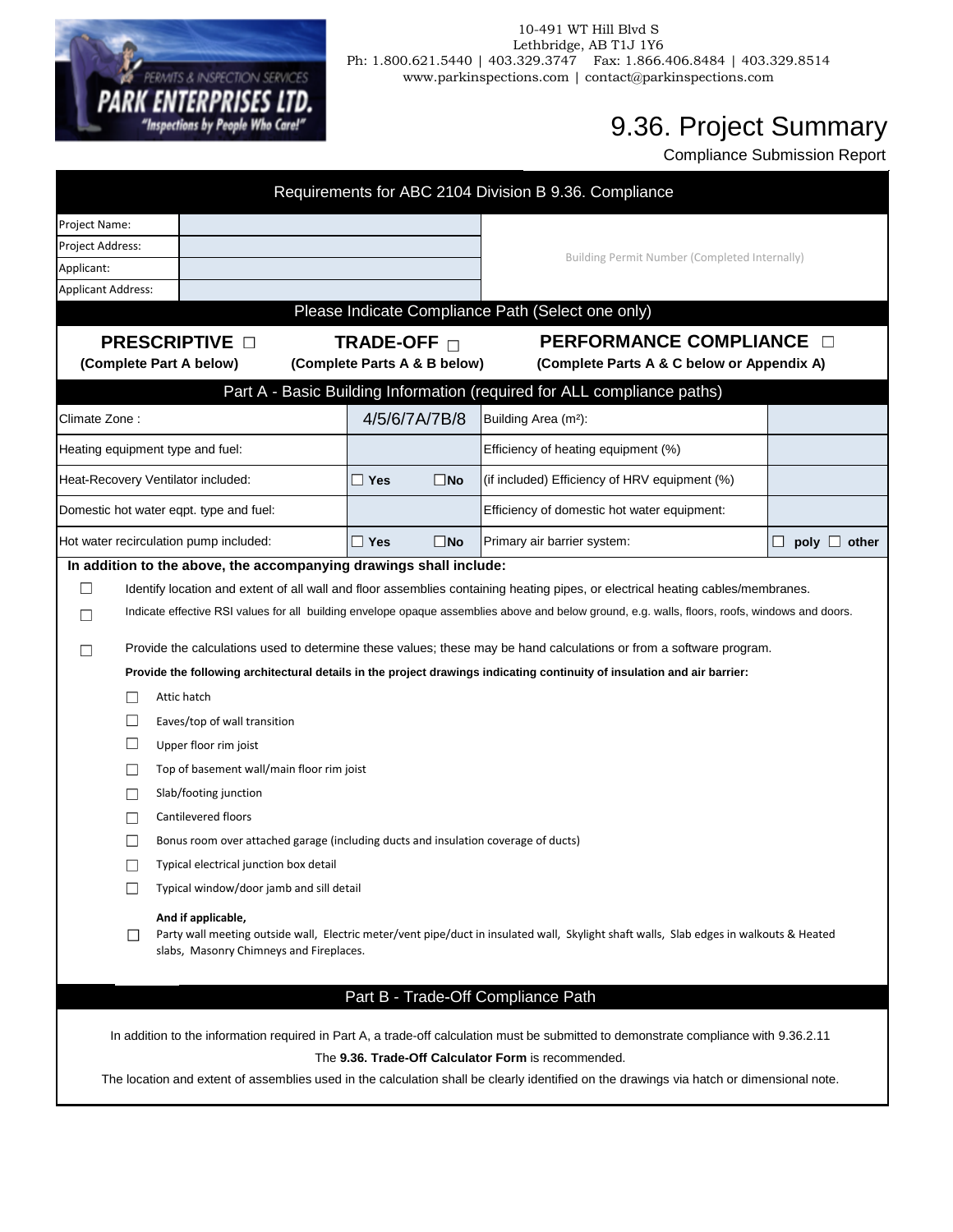|                                                                                                                                                                                                                                      |        |                                   |                                                              | Which direction does the front of the house face as modelled (N, NE, E, SE, S, SW, W, NW):                          |        |  |  |
|--------------------------------------------------------------------------------------------------------------------------------------------------------------------------------------------------------------------------------------|--------|-----------------------------------|--------------------------------------------------------------|---------------------------------------------------------------------------------------------------------------------|--------|--|--|
| Note 1: For purposes of modeling, information for secondary heating and service hot water efficiencies only apply in the event that the                                                                                              |        |                                   |                                                              |                                                                                                                     |        |  |  |
|                                                                                                                                                                                                                                      |        |                                   | proposed building has included these systems                 |                                                                                                                     |        |  |  |
| Note 2: Location, quantity, and orientation of fenestration must match the proposed drawing information of submitted drawings                                                                                                        |        |                                   |                                                              |                                                                                                                     |        |  |  |
| <b>Reference Model</b>                                                                                                                                                                                                               |        |                                   | <b>Proposed Model</b>                                        |                                                                                                                     |        |  |  |
| Airtightness (ACH@50Pa):                                                                                                                                                                                                             |        | 2.5                               | Airtightness (ACH@50Pa) 3.2 / 2.5 / other:                   |                                                                                                                     |        |  |  |
| Solar Heat Gain Coefficient - Glazing (SHGC):                                                                                                                                                                                        |        | 0.26                              |                                                              | Solar Heat Gain Coefficient - Glazing (SHGC):                                                                       |        |  |  |
| Solar Absorbance:                                                                                                                                                                                                                    |        | 0.4                               | Solar Absorbance:                                            |                                                                                                                     |        |  |  |
| Thermal mass (MJ/m <sup>2°</sup> C):                                                                                                                                                                                                 |        | 0.06                              | Thermal mass (MJ/m <sup>2°</sup> C):                         |                                                                                                                     |        |  |  |
| Ventilation Rate (I/s):                                                                                                                                                                                                              |        |                                   | Ventilation Rate (I/s):                                      |                                                                                                                     |        |  |  |
| Secondary HVAC System Efficiency:                                                                                                                                                                                                    |        |                                   | Secondary HVAC System Efficiency:                            |                                                                                                                     |        |  |  |
| Secondary Service Water Heater Efficiency:                                                                                                                                                                                           |        |                                   |                                                              | Secondary Service Water Heater Efficiency:                                                                          |        |  |  |
| Space Cooling Equipment Efficiency:                                                                                                                                                                                                  |        |                                   | Space Cooling Equipment Efficiency:                          |                                                                                                                     |        |  |  |
| FDWR - Reference(%) 17 / 22 / other:                                                                                                                                                                                                 |        | FDWR - Proposed (%):              |                                                              |                                                                                                                     |        |  |  |
| <b>Window and Door Area Summary - Reference</b>                                                                                                                                                                                      |        |                                   |                                                              | <b>Window and Door Area Summary - Proposed</b>                                                                      |        |  |  |
| North Elevation (m <sup>2</sup> ):                                                                                                                                                                                                   |        |                                   | North Elevation (m <sup>2</sup> ):                           |                                                                                                                     |        |  |  |
| South Elevation (m <sup>2</sup> ):                                                                                                                                                                                                   |        |                                   |                                                              |                                                                                                                     |        |  |  |
| East Elevation (m <sup>2</sup> ):                                                                                                                                                                                                    |        | East Elevation (m <sup>2</sup> ): |                                                              |                                                                                                                     |        |  |  |
| West Elevation (m <sup>2</sup> ):                                                                                                                                                                                                    |        | West Elevation (m <sup>2</sup> ): |                                                              |                                                                                                                     |        |  |  |
| Total Area of windows and doors - Reference:                                                                                                                                                                                         |        |                                   | Total Area of windows and doors - Proposed:                  |                                                                                                                     |        |  |  |
|                                                                                                                                                                                                                                      |        |                                   | <b>Performance Data Summary</b>                              |                                                                                                                     |        |  |  |
| Target Energy Use (reference)                                                                                                                                                                                                        |        |                                   |                                                              | Calculated Energy Use (proposed)                                                                                    |        |  |  |
|                                                                                                                                                                                                                                      |        |                                   | Software                                                     |                                                                                                                     |        |  |  |
|                                                                                                                                                                                                                                      |        |                                   |                                                              | Version:                                                                                                            |        |  |  |
|                                                                                                                                                                                                                                      |        |                                   |                                                              |                                                                                                                     |        |  |  |
|                                                                                                                                                                                                                                      |        |                                   | Declaration - only applicable to Performance Compliance path |                                                                                                                     |        |  |  |
| Name:                                                                                                                                                                                                                                |        |                                   |                                                              | Please indicate the person responsible for preparing the calculations used to show compliance with ABC 2014 9.36.5. |        |  |  |
|                                                                                                                                                                                                                                      |        |                                   |                                                              |                                                                                                                     |        |  |  |
| <b>Representing Firm:</b>                                                                                                                                                                                                            |        |                                   |                                                              |                                                                                                                     |        |  |  |
| <b>Contact Information:</b><br>Address:                                                                                                                                                                                              | email: |                                   |                                                              | tel:                                                                                                                |        |  |  |
|                                                                                                                                                                                                                                      |        |                                   |                                                              |                                                                                                                     |        |  |  |
| Please attach the full modelling report generated by an ANSI/ASHRAE 140 compliant software package to this form:                                                                                                                     |        |                                   |                                                              |                                                                                                                     | $\Box$ |  |  |
| <b>Software Title:</b><br><b>Software Adaptations Made:</b><br>I hereby certify that the calculations submitted were prepared in full accordance with<br>Subsection 9.36.5. of ABC 2014 and the operating procedures of the software |        |                                   |                                                              | Signature                                                                                                           |        |  |  |